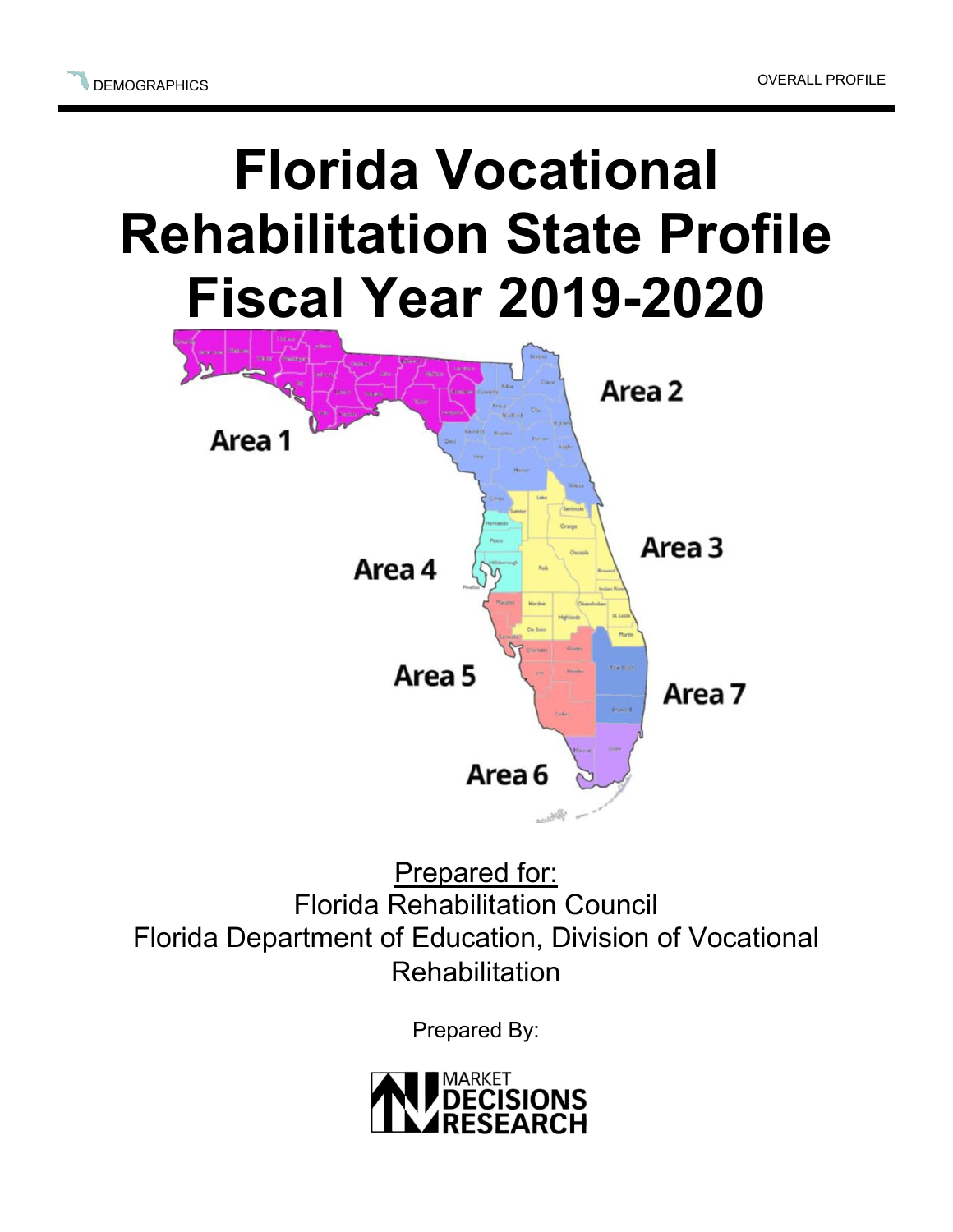| <b>Overall General Population Data*</b>                                   |               |                      |     |             |                  |                                                                                                                  |       |               |                                         |     |
|---------------------------------------------------------------------------|---------------|----------------------|-----|-------------|------------------|------------------------------------------------------------------------------------------------------------------|-------|---------------|-----------------------------------------|-----|
| Population                                                                |               |                      |     |             | 20,984,400       |                                                                                                                  |       |               |                                         |     |
| Service Age Residents w/ Disability                                       |               |                      |     |             | 14.3%            |                                                                                                                  |       |               |                                         |     |
| <b>Gender Breakdown</b><br>Female: 51.2%, Male: 48.8%                     |               |                      |     |             |                  |                                                                                                                  |       |               |                                         |     |
| *General population data is acquired from 2019 American Community Survey. |               |                      |     |             |                  |                                                                                                                  |       |               |                                         |     |
|                                                                           |               |                      |     |             |                  |                                                                                                                  |       |               |                                         |     |
| <b>Overall Population Data</b>                                            |               |                      |     |             |                  |                                                                                                                  |       |               |                                         |     |
|                                                                           | Age           |                      |     |             |                  | FL VR's customers are younger than                                                                               |       |               |                                         |     |
|                                                                           | $18 - 24$     |                      |     | 58%         |                  | the state as a whole. The population<br>that VR serves has a higher rate of<br>males than the general population |       |               |                                         |     |
|                                                                           |               | $25 - 34$            |     | 14%         |                  |                                                                                                                  |       |               |                                         |     |
|                                                                           | $35 - 44$     |                      |     | 8%          |                  | and features slightly more racial                                                                                |       |               |                                         |     |
|                                                                           |               | $45 - 54$            |     | 9%          |                  | diversity.                                                                                                       |       |               |                                         |     |
|                                                                           | $55+$         |                      |     | 11%         |                  |                                                                                                                  |       |               |                                         |     |
|                                                                           | Gender        |                      |     |             |                  |                                                                                                                  |       |               |                                         |     |
|                                                                           | Male          |                      | 58% |             | Race & Ethnicity |                                                                                                                  |       |               | <b>Disability Category</b>              |     |
|                                                                           | Female        |                      | 42% |             | White            |                                                                                                                  | 62%   |               | <b>Chronic Medical</b>                  | 8%  |
|                                                                           | <b>Unsure</b> |                      |     |             |                  | African                                                                                                          | 26%   |               |                                         |     |
|                                                                           |               |                      |     |             |                  | American                                                                                                         |       | Developmental | 20%                                     |     |
|                                                                           |               | <b>Case Status</b>   |     |             | American         |                                                                                                                  |       | & Learning    |                                         |     |
|                                                                           | Open          | 65%                  |     |             | Indian           |                                                                                                                  | $1\%$ |               | Mental Health &<br><b>Substance Use</b> | 39% |
|                                                                           |               | Closed<br>Successful |     | 6%          |                  | Asian                                                                                                            | $1\%$ |               |                                         |     |
|                                                                           |               |                      |     |             |                  | Race N/A                                                                                                         | 10%   |               | Orthopedic                              | 7%  |
|                                                                           | Closed        |                      |     | 12%<br>Non- |                  |                                                                                                                  |       | 6%<br>Sensory |                                         |     |
|                                                                           | Unsuccessful  |                      |     |             |                  | Hispanic                                                                                                         | 77%   |               |                                         |     |
|                                                                           | Pre-ETS       |                      | 18% |             |                  | Hispanic                                                                                                         | 23%   |               | Pre-ETS                                 | 20% |
|                                                                           |               |                      |     |             |                  |                                                                                                                  |       |               |                                         |     |
| <b>Job Status</b>                                                         |               |                      |     |             |                  |                                                                                                                  |       |               |                                         |     |
| Currently working (Full or Part Time)                                     |               |                      |     |             |                  | 37%                                                                                                              |       |               |                                         |     |
| $\blacksquare$                                                            |               |                      |     |             |                  |                                                                                                                  |       |               |                                         |     |

% Satisfied with current job  $\begin{array}{|c|c|c|c|c|} \hline \end{array}$  77%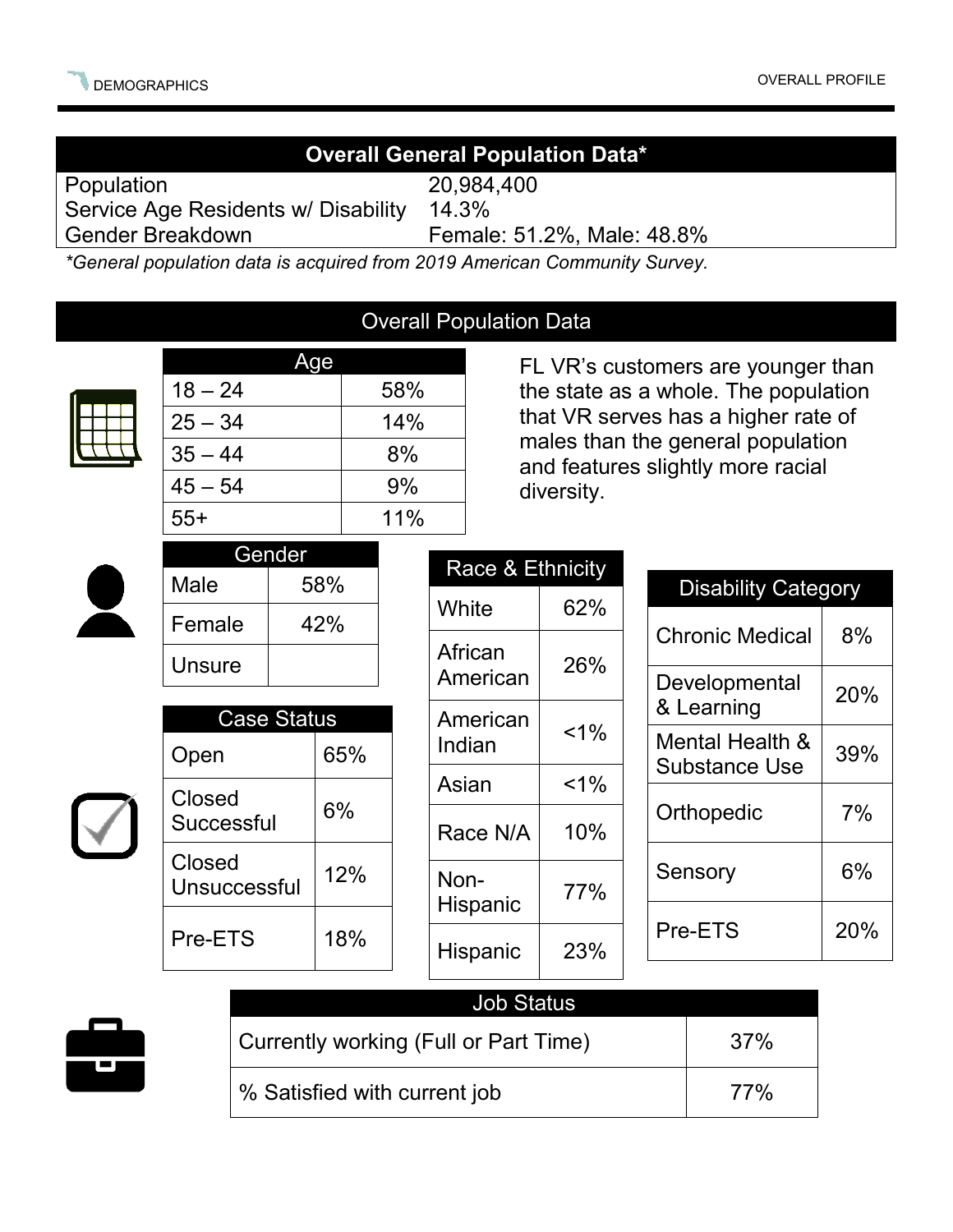General satisfaction is high across FL VR.

Most customers feel that VR staff treats them with dignity and respect.

Nine in ten customers would tell their friends with disabilities to go to the VR program for help.



| Satisfaction With                       |     |  |  |  |
|-----------------------------------------|-----|--|--|--|
| Involvement with<br>their VR experience | 84% |  |  |  |
| Choice of vocational<br>qoal            | 84% |  |  |  |

| <b>Overall Satisfaction Levels With</b> |     |  |  |
|-----------------------------------------|-----|--|--|
| Florida's VR Program                    | 81% |  |  |
| <b>Services Provided</b>                | 81% |  |  |

| The Services I received (% agree)                |     |
|--------------------------------------------------|-----|
| Helped me become more<br>financially independent | 79% |
| Helped me reach my job goal                      | 82% |
| Helped me become more<br>independent, in general | 84% |

| <b>Satisfaction with Services</b>              |     |
|------------------------------------------------|-----|
| The choice of services                         | 84% |
| Choice of service providers                    | 82% |
| Information received about<br>choices they had | 83% |

| <b>Satisfaction with Staff</b>                             |     |
|------------------------------------------------------------|-----|
| Helping them achieve their VR<br>goals                     | 90% |
| Ease of contacting VR counselor                            | 83% |
| Timeliness of counselor to<br>answer questions or concerns | 78% |
| Treating client with dignity and<br>respect                | 95% |

## All Things Considered

92% of Overall customers would tell their friends with disabilities to go to the VR program for help.